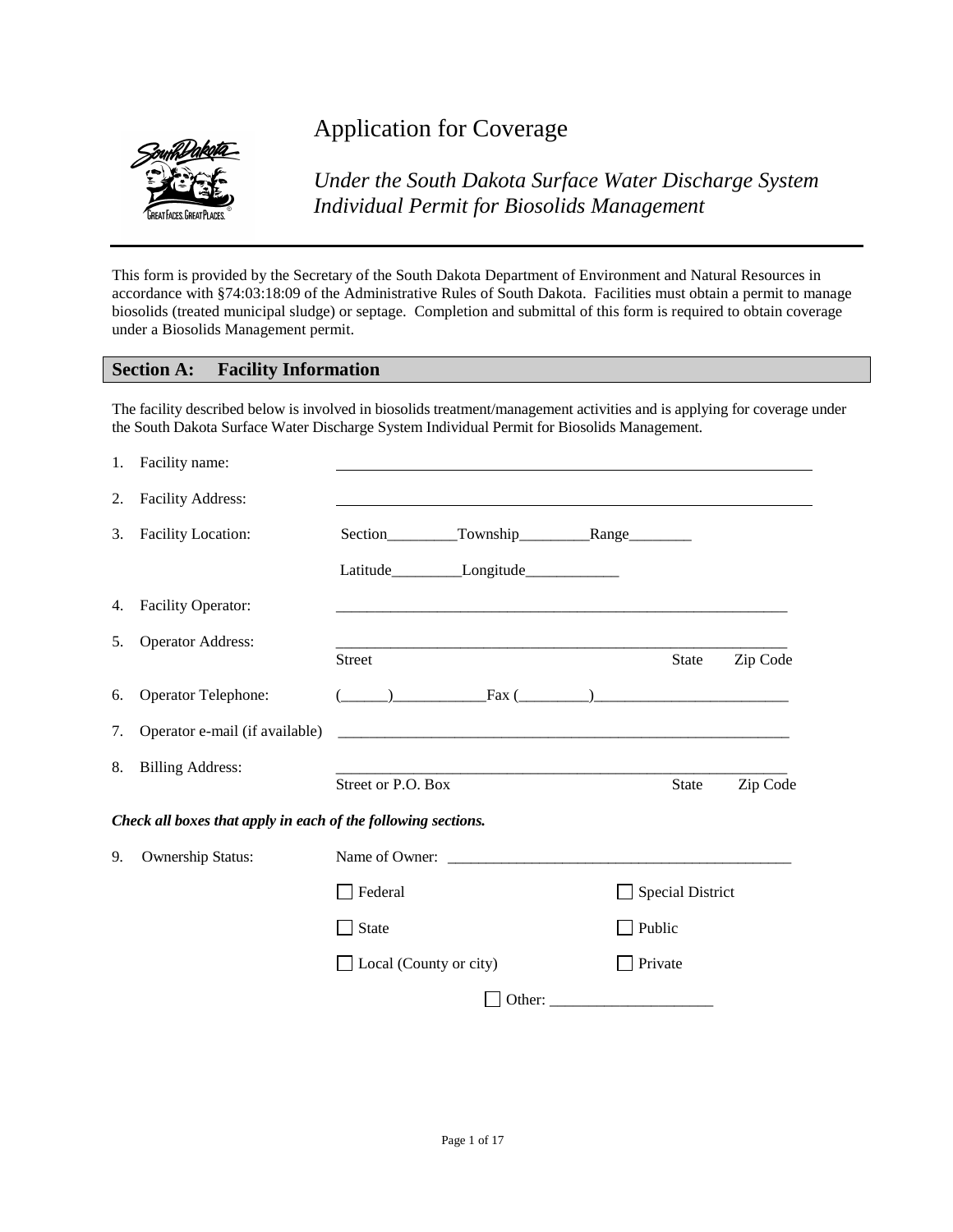10. Is the facility or any associated management or application site(s) on:

|     | Federal Land                                                                                        |
|-----|-----------------------------------------------------------------------------------------------------|
|     | Indian Land                                                                                         |
|     | if yes, explain:                                                                                    |
|     |                                                                                                     |
|     |                                                                                                     |
|     | 11. Facility Type:                                                                                  |
|     | <b>Sewage Treatment Plant</b>                                                                       |
|     | Class I (facilities with industrial pretreatment programs or designated as Class I)                 |
|     | $\Box$ Wet-weather design flow equal to or greater than 1 million gallons per day                   |
|     | Serves 10,000 people or more                                                                        |
|     | Design flow less than 1 million gallons per day and serves less than 10,000 people                  |
|     | <b>Compost Facility</b>                                                                             |
|     | Septage Management Facility                                                                         |
|     | <b>Beneficial Use Facility</b>                                                                      |
| 12. | What is the capacity of your facility?                                                              |
|     | Sewage treatment plants specify wet-weather design flow in million gallons per day_________________ |
|     | <b>Section B:</b><br><b>Facility Operations</b>                                                     |
| 1.  | Sewage Treatment Facility:                                                                          |
|     | Pre-treatment<br><b>Activated Sludge</b><br>b.<br>a.                                                |
|     | Normal activated<br>Settling basins                                                                 |
|     |                                                                                                     |

 $\Box$  Screening  $\Box$  Fine bubble

 $\Box$  Grinding  $\Box$  Pure oxygen activated

Other: \_\_\_\_\_\_\_\_\_\_\_\_\_\_\_\_\_\_\_\_\_\_\_ Sequential batch reactors

Oxidation ditch

Carrousel

Other: \_\_\_\_\_\_\_\_\_\_\_\_\_\_\_\_\_\_\_\_\_\_\_\_\_\_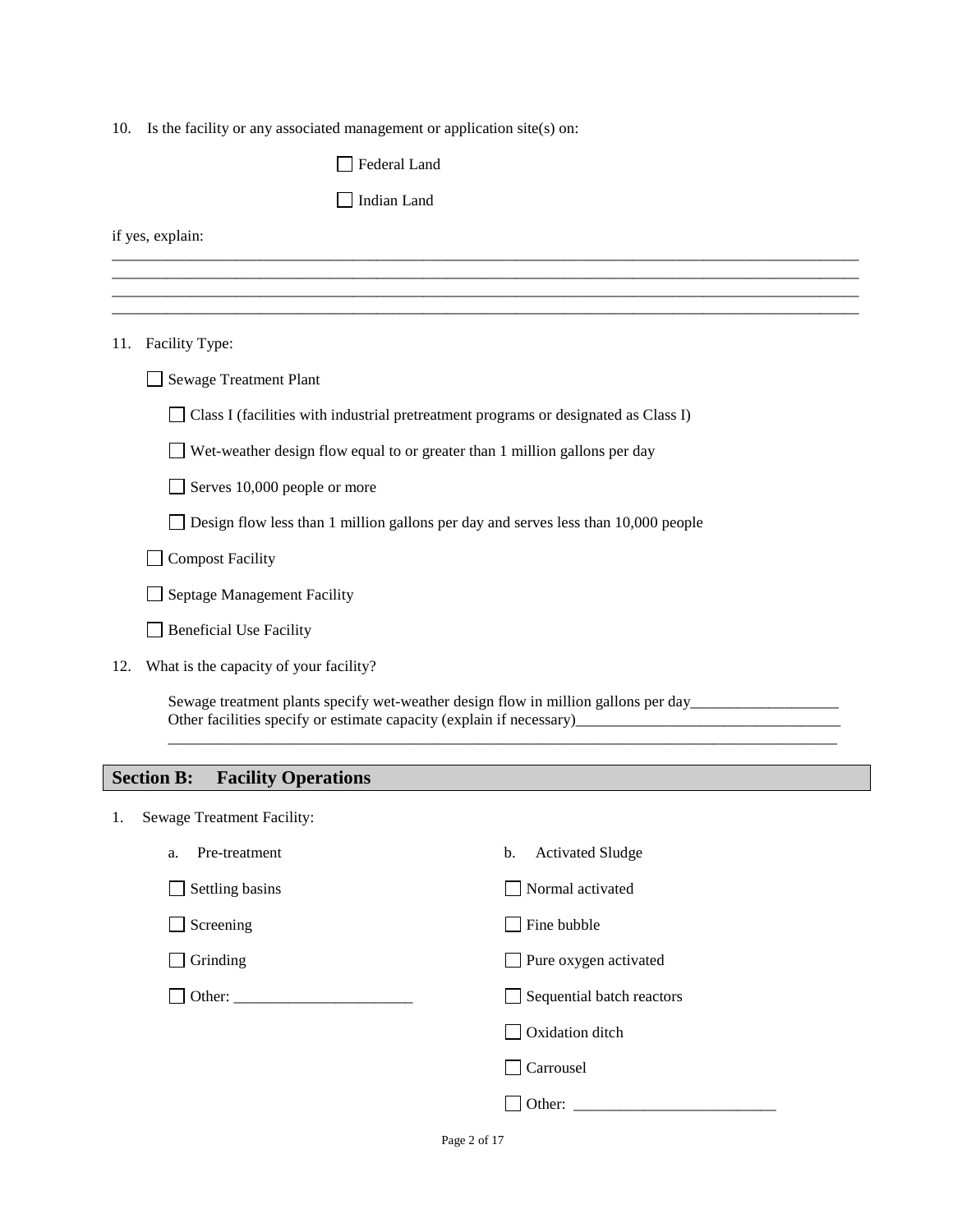|    | Fixed Film<br>c.                     | Lagoons<br>d.                               |
|----|--------------------------------------|---------------------------------------------|
|    | K.S. loaded trickling filters        | Without aeration or recirculation           |
|    | Block media high air                 | Aerated without recirculation               |
|    | Rotating biological contactors       | Aerated with recirculation                  |
|    | Plastic media                        | Aerated settled                             |
|    | Ordinary stones                      | Biolac system                               |
|    | Recirculating gravel filters         |                                             |
|    |                                      |                                             |
|    | Digestion<br>e.                      | f.<br><b>Biosolids Treatment/Management</b> |
|    | Aerobic                              | Drying beds<br>$\overline{\phantom{a}}$     |
|    | Mixed aerobic/anaerobic              | Belt-filter presses                         |
|    | Anaerobic                            | Centrifuge                                  |
|    | Thermophilic                         | Composting                                  |
|    |                                      | <b>Bagging</b>                              |
|    |                                      | Alkaline stabilization                      |
|    |                                      | Polymer                                     |
|    |                                      | Heat Drying                                 |
|    |                                      | <b>Heat Treatment</b>                       |
|    |                                      | Irradiation                                 |
|    |                                      | Pasteurization                              |
|    |                                      | Other:                                      |
| 2. | <b>Septage Management Facilities</b> |                                             |
|    | $\Box$ Composting                    |                                             |
|    | Aeration                             |                                             |
|    | Screening                            |                                             |
|    | Grinding                             |                                             |
|    | $\Box$ pH adjustment                 |                                             |
|    |                                      |                                             |

None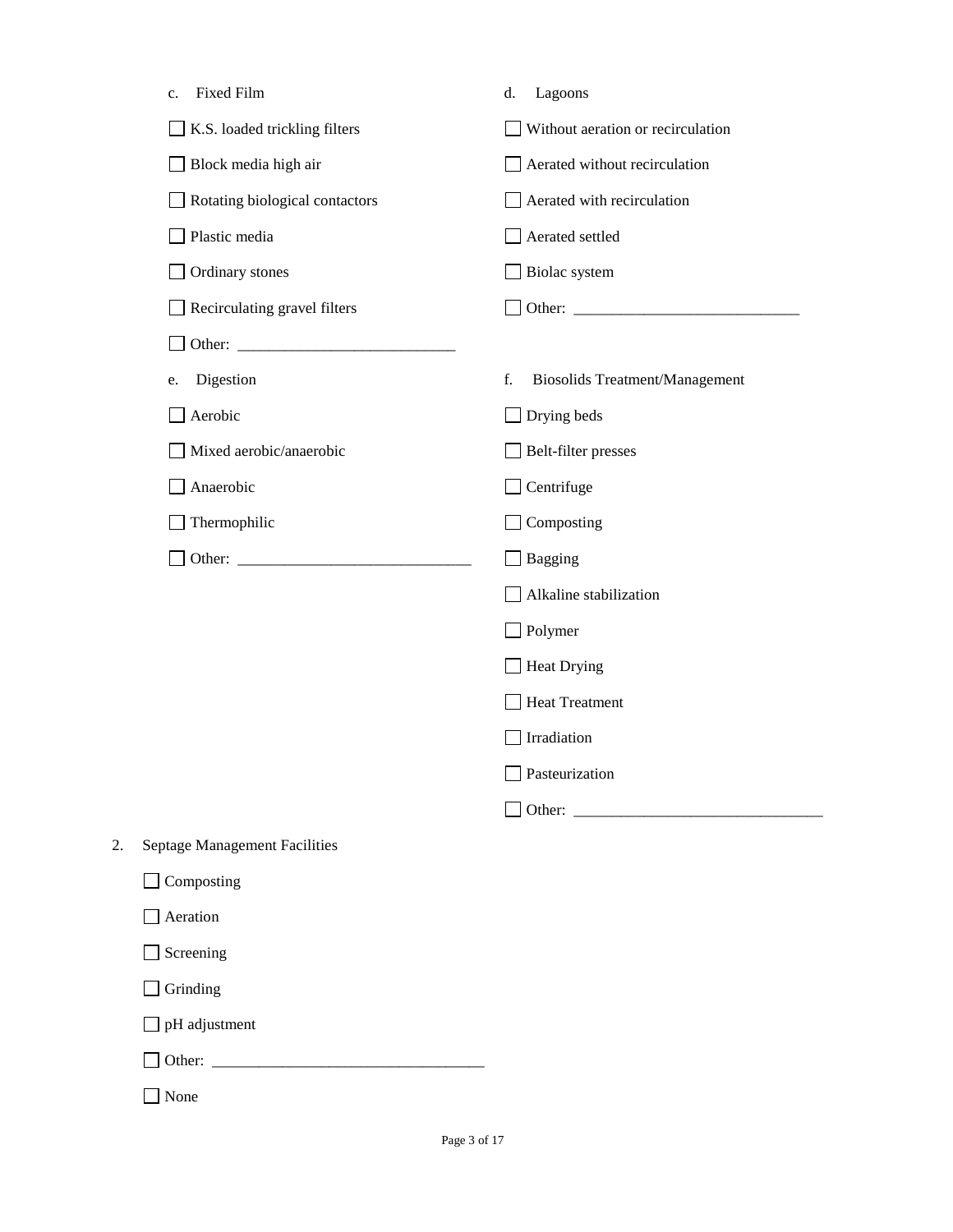3. Discuss any seasonal or operational variations that affect either the quality or quantity of biosolids/septage that is generated or managed:



- 4. **Topographic Map**. Provide a topographic map or maps (or other appropriate map(s) if a topographic map is unavailable) that shows the following items of information. Map(s) should include the area one mile beyond all property boundaries of the facility:
	- a. Location of all biosolids management facilities, including locations where biosolids is stored, treated, or disposed.
	- b. Location of all wells, springs, and other surface water bodies, listed in public records or otherwise known to the applicant within ¼ mile of the facility property boundaries.

 **Line Drawing**. Provide a line drawing and/or a narrative description that identifies all biosolids processes that will be employed during the term of the permit, including all processes used for collecting, dewatering, storing, or treating biosolids, the destination(s) of all liquids and solids leaving each unit, and all methods used for pathogen reduction and vector attraction reduction.

5. **Contractor Information.** Are any operational or maintenance aspects of this facility related to biosolids generation, treatment, use or disposal the responsibility of a contractor?  $\Box$  Yes  $\Box$  No

If yes, provide the following for each contractor (attach additional pages if necessary):

- a. Name: \_\_\_\_\_\_\_\_\_\_\_\_\_\_\_\_\_\_\_\_\_\_\_\_\_\_\_\_\_\_\_\_\_\_\_\_\_\_\_\_\_\_\_\_\_\_\_\_\_\_\_\_\_\_\_\_\_\_\_\_\_\_\_\_\_\_
- b. Mailing Address:
- c. Telephone Number:

\_\_\_\_\_\_\_\_\_\_\_\_\_\_\_\_\_\_\_\_\_\_\_\_\_\_\_\_\_\_\_\_\_\_\_\_\_\_\_\_\_\_\_\_\_\_\_\_\_\_\_\_\_\_\_\_\_\_\_\_\_\_\_\_\_\_\_\_\_\_\_\_\_\_\_\_\_\_\_\_\_\_\_\_\_\_\_\_

d. Responsibilities of contractor:

### **Section C: Biosolids Quantity & Quality**

- 1. Annual production of biosolids (based on a five-year average in dry tons):
- 2. Amount of biosolids used during last calendar year (dry ton):

Actual Estimated

3. Amount of biosolids maintained in storage (dry tons):

Actual Estimated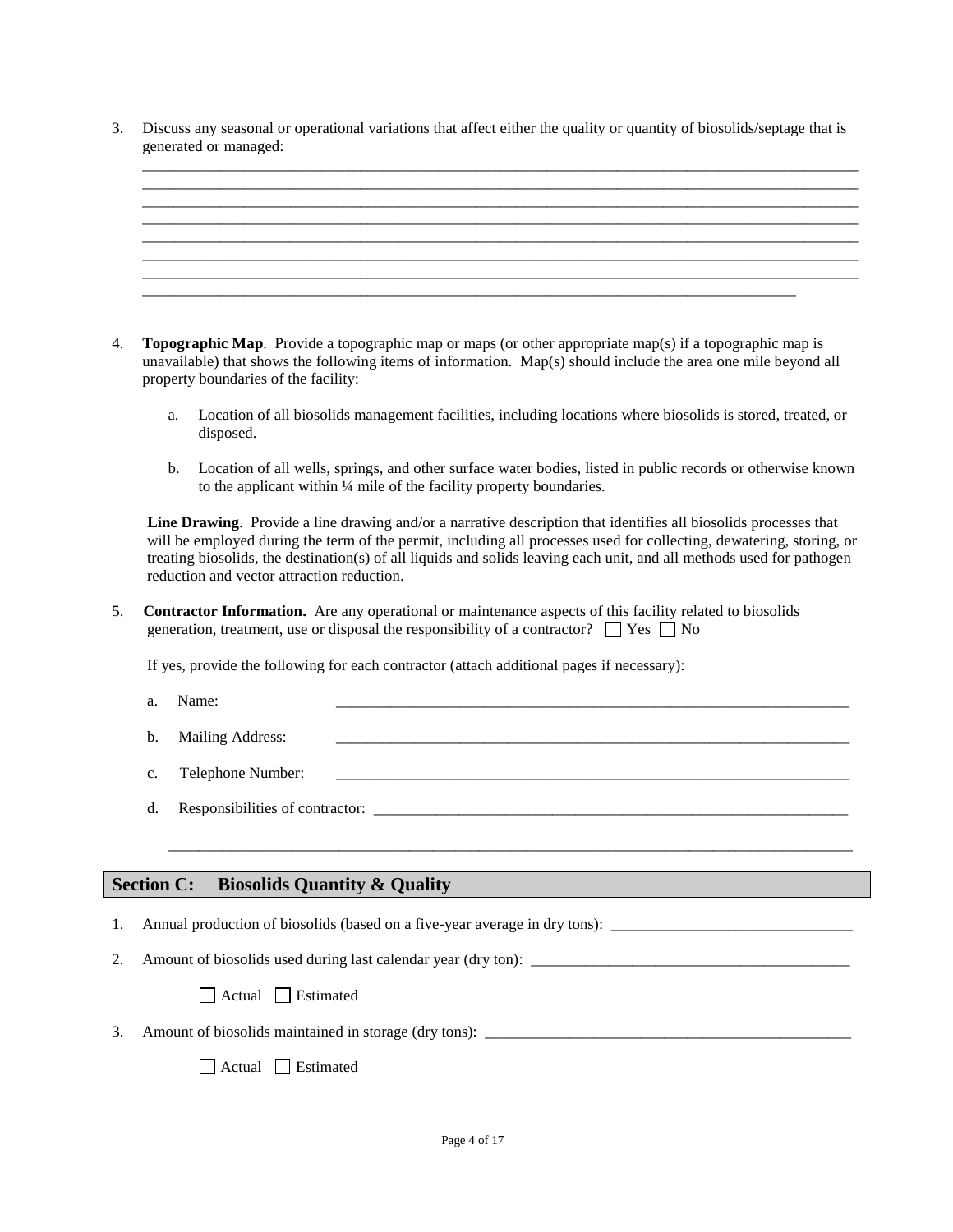4. Do you expect major changes in product quantities generated, used, or stored during the next five years?

|    | Yes $\Box$ No                                                             |                                                                                                                 |  |  |  |
|----|---------------------------------------------------------------------------|-----------------------------------------------------------------------------------------------------------------|--|--|--|
|    | If yes, explain:                                                          |                                                                                                                 |  |  |  |
|    |                                                                           |                                                                                                                 |  |  |  |
|    |                                                                           |                                                                                                                 |  |  |  |
| 5. | If a septage management facility, what types of septage will you handle?  |                                                                                                                 |  |  |  |
|    | Class I                                                                   |                                                                                                                 |  |  |  |
|    | Class II                                                                  |                                                                                                                 |  |  |  |
|    | $\Box$ Class III                                                          |                                                                                                                 |  |  |  |
| 6. | Typical Biosolids constituent concentrations (not applicable to septage): |                                                                                                                 |  |  |  |
|    | Average calculated from previous year's data.                             |                                                                                                                 |  |  |  |
|    | Concentrations based on most recent data.                                 |                                                                                                                 |  |  |  |
|    |                                                                           |                                                                                                                 |  |  |  |
|    | Constituent level in ppm (dry weight basis):                              |                                                                                                                 |  |  |  |
|    | Arsenic                                                                   | Nitrate Nitrogen                                                                                                |  |  |  |
|    | Cadmium                                                                   | Ammonia Nitrogen                                                                                                |  |  |  |
|    | Copper                                                                    | Total Kjeldahl Nitrogen                                                                                         |  |  |  |
|    | Lead                                                                      | Phosphate                                                                                                       |  |  |  |
|    | Mercury                                                                   | % Total solids                                                                                                  |  |  |  |
|    | Molybdenum                                                                | % Volatile solids (% of total)                                                                                  |  |  |  |
|    | Nickel                                                                    | pH                                                                                                              |  |  |  |
|    | Selenium                                                                  |                                                                                                                 |  |  |  |
|    | Zinc                                                                      |                                                                                                                 |  |  |  |
| 7. |                                                                           | Indicate pathogen reduction class and alternative employed. Note: All Class A alternatives require sampling and |  |  |  |

- analysis.
	- Class A Alternative 1 *Time and Temperature*
	- Class A Alternative 2 *Alkaline stabilization*
	- Class A Alternative 3 *Process verification*
	- Class A Alternative 4 *Batch verification*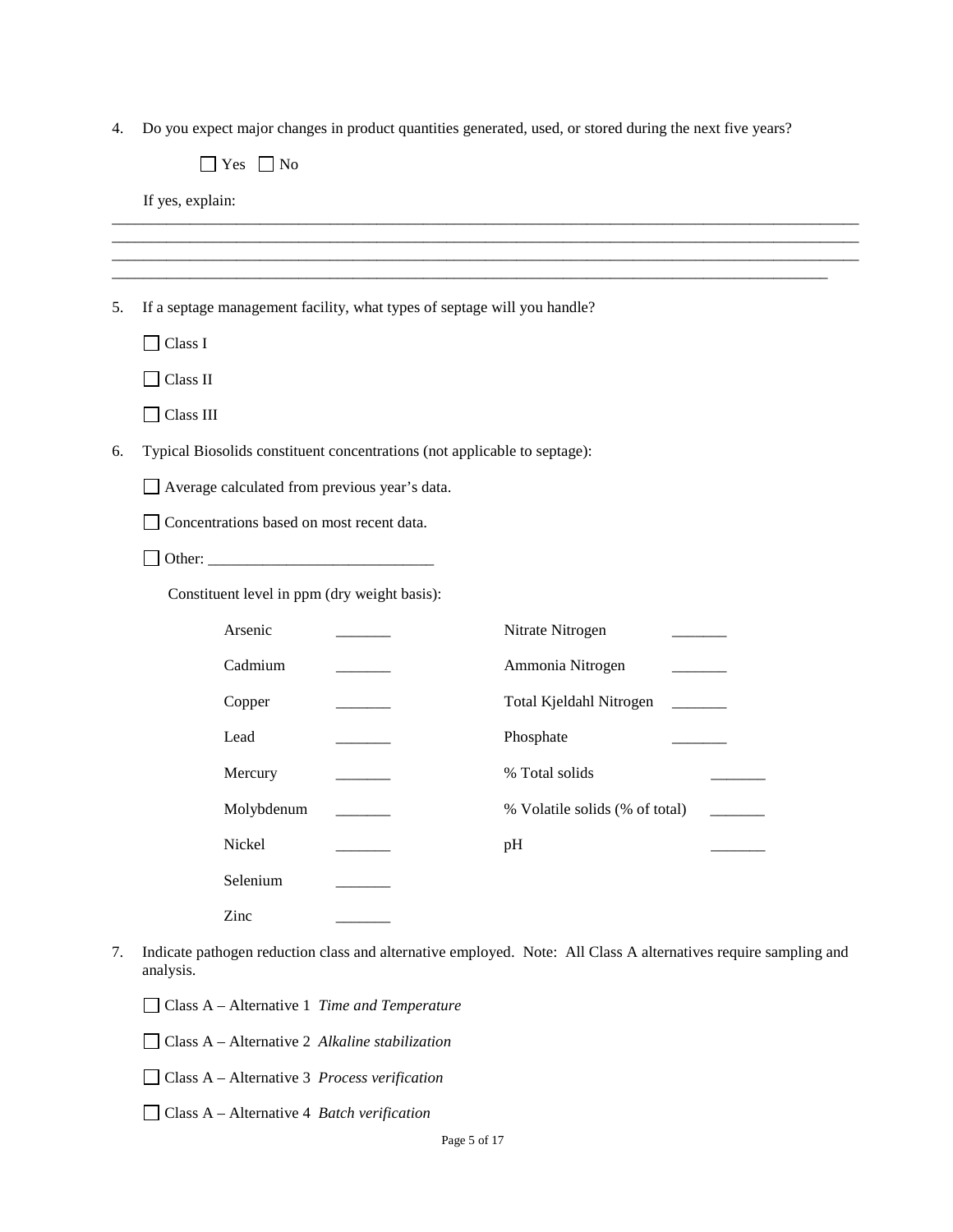Class A – Alternative 5 *Process to Further Reduce Pathogens (PFRP)*

Class A – Alternative 6 *Equivalency determination*

Class B – Alternative 1 *Seven samples analyzed for fecal coliform*

Class B – Alternative 2 *Process to Significantly Reduce Pathogens (PSRP)*

Class B – Alternative 3 *Equivalency determination*

Does not meet pathogen reduction requirements. If not, explain:

8. Indicate vector attraction reduction alternative employed.

38% volatile solids reduction, or

□ Bench sheet

Aerobic process with SOUR test

Aerobic treatment meeting time/temperature

 $\Box$  pH adjustment

75% or greater solids content for biosolids containing only stabilized solids

90% or greater solids content for biosolids containing any unstabilized solids

 $\Box$  Injection below the surface of the ground

 $\Box$  Incorporation after application

9. You must submit the following data with your permit application:

Biosolids monitoring data (submit all available data for last two years)

Soils at application site (submit only if biosolids are not exceptional quality and the site is to be used again.)

\_\_\_\_\_\_\_\_\_\_\_\_\_\_\_\_\_\_\_\_\_\_\_\_\_\_\_\_\_\_\_\_\_\_\_\_\_\_\_\_\_\_\_\_\_\_\_\_\_\_\_\_\_\_\_\_\_\_\_\_\_\_\_\_\_\_\_\_\_\_\_\_\_\_\_\_\_\_\_\_\_\_\_\_\_\_\_\_\_\_\_\_\_\_\_\_ \_\_\_\_\_\_\_\_\_\_\_\_\_\_\_\_\_\_\_\_\_\_\_\_\_\_\_\_\_\_\_\_\_\_\_\_\_\_\_\_\_\_\_\_\_\_\_\_\_\_\_\_\_\_\_\_\_\_\_\_\_\_\_\_\_\_\_\_\_\_\_\_\_\_\_\_\_\_\_\_\_\_\_\_\_\_\_\_\_\_\_\_\_\_\_\_ \_\_\_\_\_\_\_\_\_\_\_\_\_\_\_\_\_\_\_\_\_\_\_\_\_\_\_\_\_\_\_\_\_\_\_\_\_\_\_\_\_\_\_\_\_\_\_\_\_\_\_\_\_\_\_\_\_\_\_\_\_\_\_\_\_\_\_\_\_\_\_\_\_\_\_\_\_\_\_\_\_\_\_\_\_\_\_\_\_\_\_\_\_

Surface and groundwater monitoring data (submit only if biosolids are not exceptional quality)

#### *You may provide your data in the following forms:*

 $\Box$  As an attachment to this application

Compiled in annual reports completed and submitted with this application

Include any site specific data with a related Site Specific Land Application Plan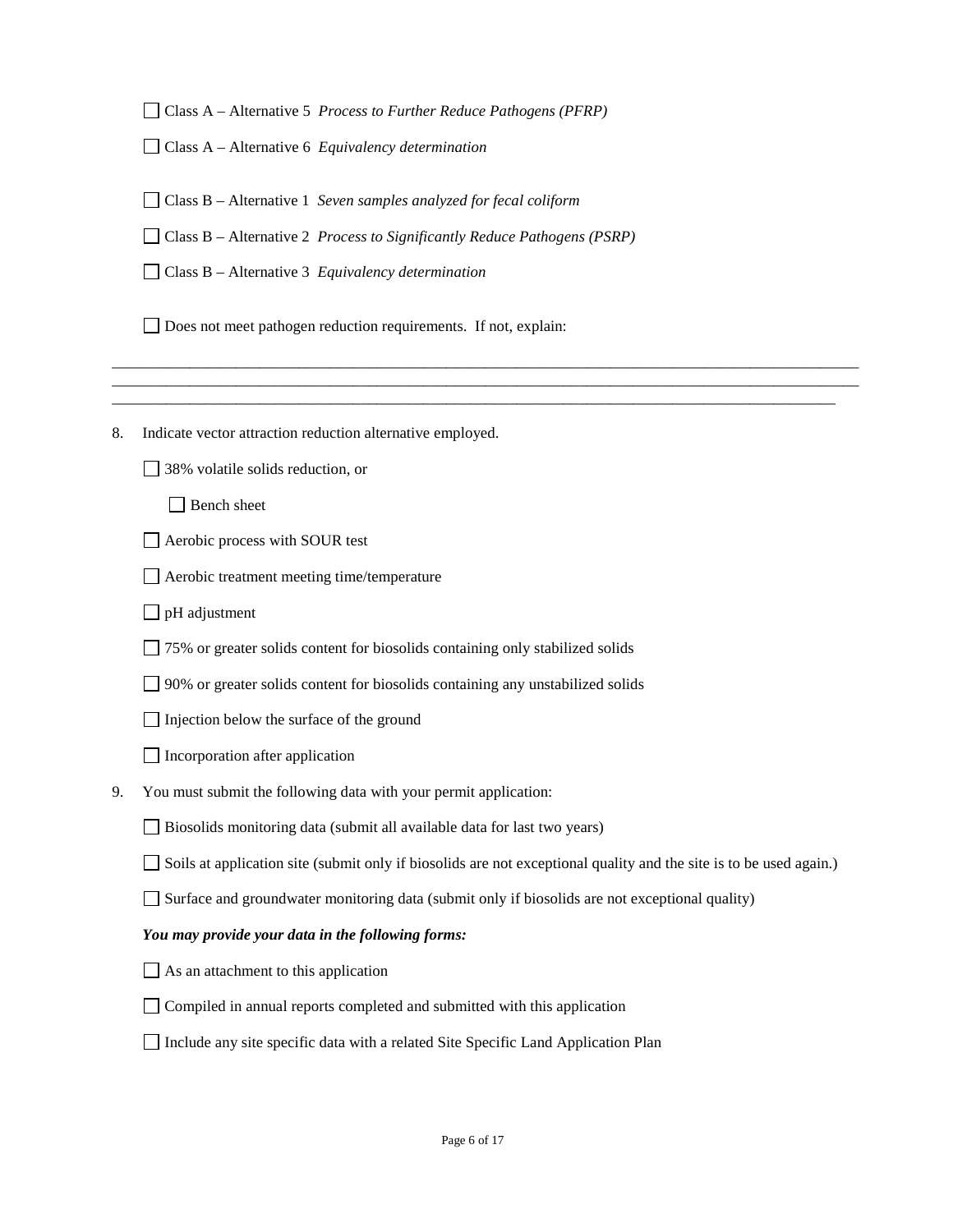10. Do you currently transfer any biosolids to another facility for further treatment?

| Yes | No                                                                     |               |      |              |          |
|-----|------------------------------------------------------------------------|---------------|------|--------------|----------|
|     | If yes, provide: (attach additional sheets if more than one)           |               |      |              |          |
|     | Name of the facility:                                                  |               |      |              |          |
|     | Address:                                                               | <b>Street</b> | City | <b>State</b> | Zip Code |
|     | <b>Operator Name:</b>                                                  |               |      |              |          |
|     |                                                                        |               |      |              |          |
|     | 11. Does your facility receive biosolids from another treatment works? |               |      |              |          |
| Yes | $\Box$ No                                                              |               |      |              |          |
|     | If yes, provide: (attach additional sheets if needed)                  |               |      |              |          |
|     | Name of the facility:                                                  |               |      |              |          |
|     | Address:                                                               | <b>Street</b> | City | State        | Zip Code |
|     | Name of the facility:                                                  |               |      |              |          |
|     | Address:                                                               | <b>Street</b> | City | <b>State</b> | Zip Code |
|     | Name of the facility:                                                  |               |      |              |          |
|     | Address:                                                               |               |      |              |          |
|     |                                                                        | <b>Street</b> | City | <b>State</b> | Zip Code |

# **Section D: Biosolids Beneficially Used**

1. Biosolids are:

Applied directly to the land.

Sold or given away in:

 $\Box$  Bulk

Small quantities

Other: \_\_\_\_\_\_\_\_\_\_\_\_\_\_\_\_\_\_\_\_\_\_\_\_\_\_\_\_\_\_\_\_\_\_\_\_\_\_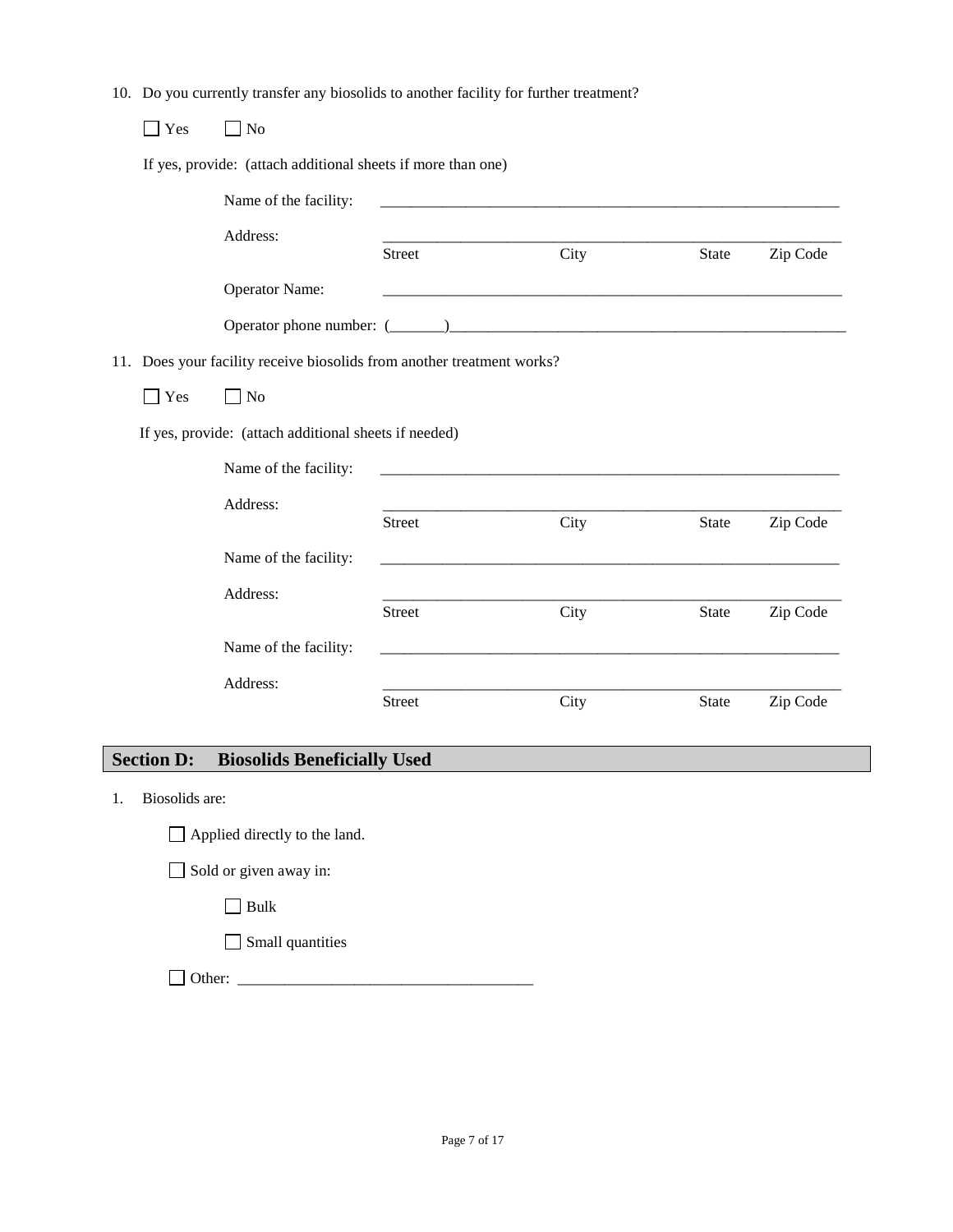2. If you depend on another party to apply your biosolids, provide the name of the operator/contractor and the location of the facilities managed (attach additional sheets if necessary):

| Address                                                                                                                                                    | Street                                            | City | State | Zip Code |
|------------------------------------------------------------------------------------------------------------------------------------------------------------|---------------------------------------------------|------|-------|----------|
|                                                                                                                                                            |                                                   |      |       |          |
|                                                                                                                                                            |                                                   |      |       |          |
| Street                                                                                                                                                     |                                                   | City | State | Zip Code |
|                                                                                                                                                            |                                                   |      |       |          |
| <b>Street</b>                                                                                                                                              |                                                   | City | State | Zip Code |
|                                                                                                                                                            |                                                   |      |       |          |
| Street                                                                                                                                                     |                                                   | City | State | Zip Code |
| during the last calendar year:<br>Bulk to agricultural land__________(total dry tons for all agricultural land types)<br>Food crop______________(subtotal) |                                                   |      |       |          |
|                                                                                                                                                            |                                                   |      |       |          |
|                                                                                                                                                            |                                                   |      |       |          |
| Feed crop____________(subtotal of agricultural land; total for feed crops)                                                                                 | Range land___________(subtotal for feed crops)    |      |       |          |
|                                                                                                                                                            | Pasture_________________(subtotal for feed crops) |      |       |          |
| Fiber crop__________(subtotal)<br>Bulk to forest land_____________(total to forest land)                                                                   |                                                   |      |       |          |
| □ Bulk to public contact site___________(total to public contact site)                                                                                     |                                                   |      |       |          |
| Bulk to land reclamation site__________(total to land reclamation sites)                                                                                   |                                                   |      |       |          |
| Bulk to lawn or home garden_________(total to lawns or home gardens)                                                                                       |                                                   |      |       |          |
| Sold or given away in a bag or other container<br>(total in bags or other containers)                                                                      |                                                   |      |       |          |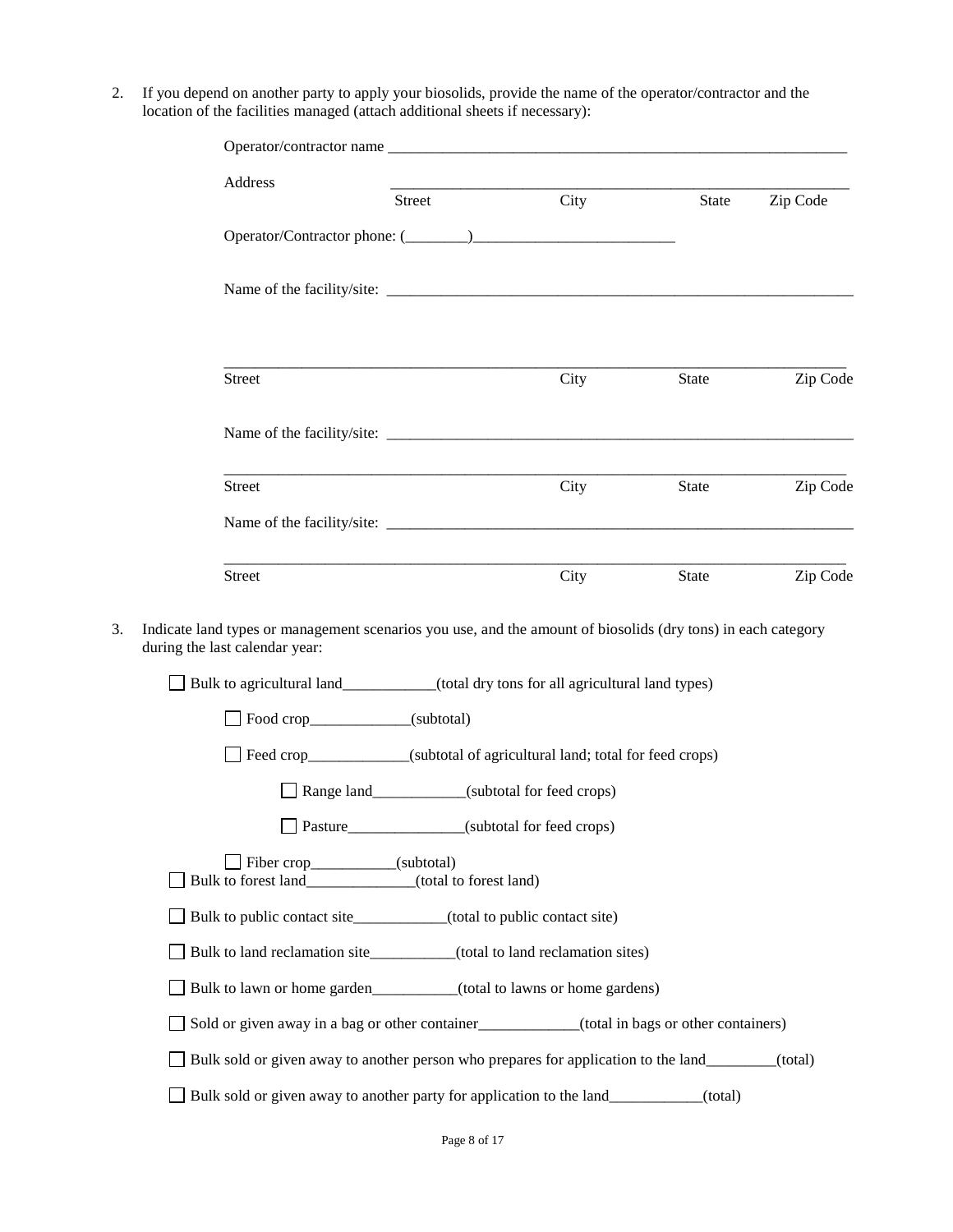4. Total sold, given away, or applied to the land during the previous calendar year (dry tons)

#### **Section E: Land Application Plans (not required for EQ biosolids unless otherwise specified)**

#### *You must attach a site specific land application plan for each site where you are presently applying or are proposing to apply biosolids to the land.*

1. Are all land application sites currently planned for use identified in an attached site specific land application plan?

 $\Box$  Yes  $\Box$  No If no, a site specific land application plan must be submitted before biosolids can be applied

- 2. If no to 1 above, a General Land Application Plan is required with this application to secure the right to propose new sites at a later date. *See Appendices 1 & 2 for contents of site specific and general land application plans.*
- 4. Facilities not providing a land application plan for their exceptional quality biosolids must provide a management contingency plan with this application addressing how they will manage their biosolids in the event they fail exceptional quality standards.

\_\_\_\_\_\_\_\_\_\_\_\_\_\_\_\_\_\_\_\_\_\_\_\_\_\_\_\_\_\_\_\_\_\_\_\_\_\_\_\_\_\_\_\_\_\_\_\_\_\_\_\_\_\_\_\_\_\_\_\_\_\_\_\_\_\_\_\_\_\_\_\_\_\_\_\_\_\_\_\_\_\_\_\_\_\_\_\_\_\_\_\_ \_\_\_\_\_\_\_\_\_\_\_\_\_\_\_\_\_\_\_\_\_\_\_\_\_\_\_\_\_\_\_\_\_\_\_\_\_\_\_\_\_\_\_\_\_\_\_\_\_\_\_\_\_\_\_\_\_\_\_\_\_\_\_\_\_\_\_\_\_\_\_\_\_\_\_\_\_\_\_\_\_\_\_\_\_\_\_\_\_\_\_\_ \_\_\_\_\_\_\_\_\_\_\_\_\_\_\_\_\_\_\_\_\_\_\_\_\_\_\_\_\_\_\_\_\_\_\_\_\_\_\_\_\_\_\_\_\_\_\_\_\_\_\_\_\_\_\_\_\_\_\_\_\_\_\_\_\_\_\_\_\_\_\_\_\_\_\_\_\_\_\_\_\_\_\_\_\_\_\_\_\_\_\_\_ \_\_\_\_\_\_\_\_\_\_\_\_\_\_\_\_\_\_\_\_\_\_\_\_\_\_\_\_\_\_\_\_\_\_\_\_\_\_\_\_\_\_\_\_\_\_\_\_\_\_\_\_\_\_\_\_\_\_\_\_\_\_\_\_\_\_\_\_\_\_\_\_\_\_\_\_\_\_\_\_\_\_\_\_\_\_\_\_\_\_\_\_ \_\_\_\_\_\_\_\_\_\_\_\_\_\_\_\_\_\_\_\_\_\_\_\_\_\_\_\_\_\_\_\_\_\_\_\_\_\_\_\_\_\_\_\_\_\_\_\_\_\_\_\_\_\_\_\_\_\_\_\_\_\_\_\_\_\_\_\_\_\_\_\_\_\_\_\_\_\_\_\_\_\_\_\_\_\_\_\_\_\_\_\_

- 5. Are any local permits required for your facility or for the biosolids application sites?
	- $\Box$  Yes  $\Box$  No

If yes, list here or describe in attached Site Specific Land Application Plan(s):

#### **Section F: Surface Disposal of Biosolids**

1. Do you own or operate a surface disposal site?

| ∽<br>PS<br>$\sim$<br>$\sim$ | N٥<br>ı |
|-----------------------------|---------|
|-----------------------------|---------|

a. Unit name or number:

that shows the site location.

b. Unit location:

|    | Street or Route #                                                                                         |            | City<br><b>State</b> | Zip Code |
|----|-----------------------------------------------------------------------------------------------------------|------------|----------------------|----------|
|    | County                                                                                                    | Section    | Township             | Range    |
|    | Latitude                                                                                                  |            | Longitude            |          |
|    | Method of latitude/longitude determination                                                                |            |                      |          |
|    | <b>USGS</b><br>Field Survey                                                                               | <b>GPS</b> | Other                |          |
| c. | Topographic map. Provide a topographic map (or other appropriate map if a topographic map is unavailable) |            |                      |          |

d. Amount of biosolids placed on the active biosolids unit per 365-day period (total dry tons):\_\_\_\_\_\_\_\_\_\_\_\_\_\_\_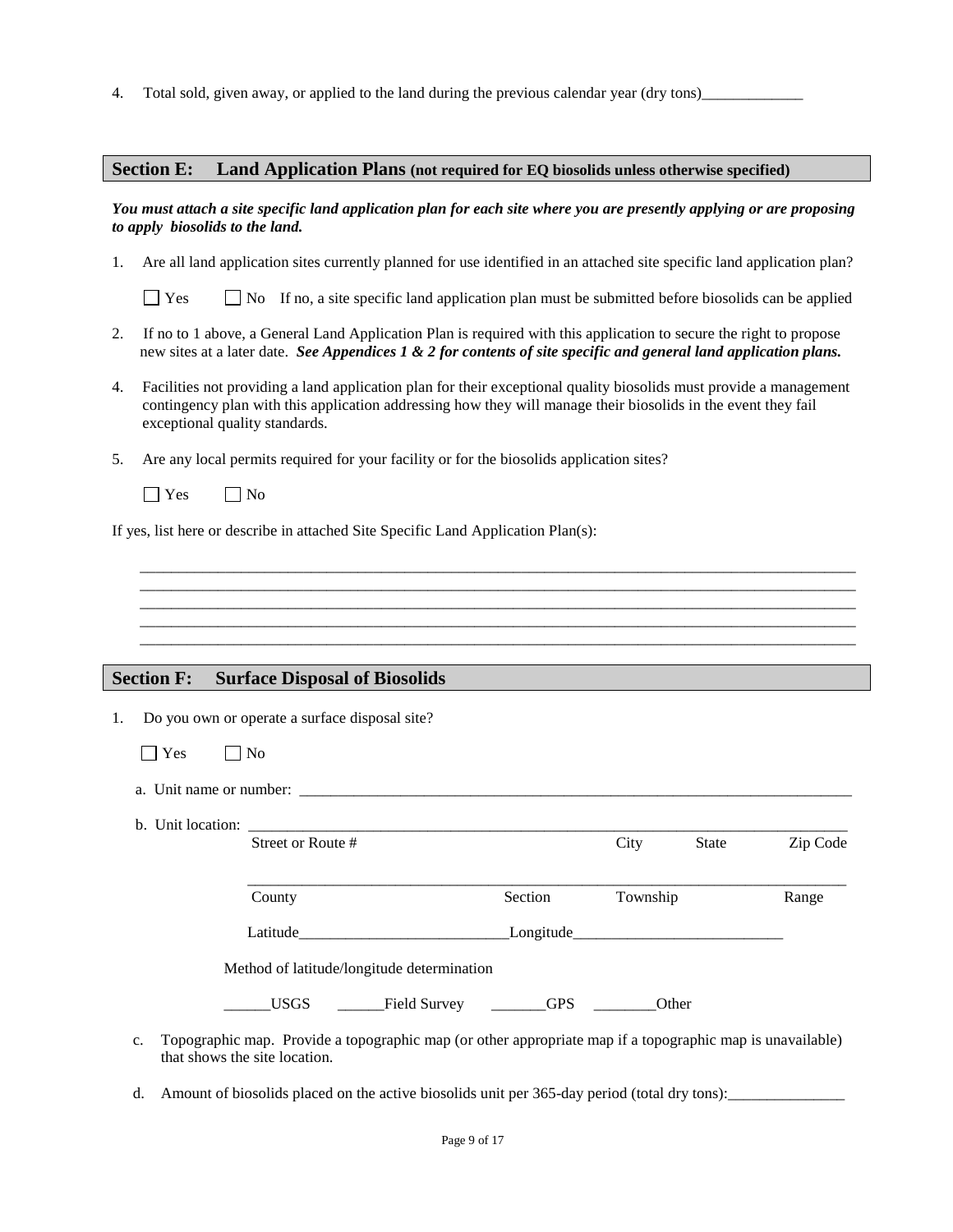- e. Amount of biosolids placed on the active biosolids unit over the life of the unit (total dry tons):\_\_\_\_\_\_\_\_\_\_\_\_
- f. Does the biosolids unit have a liner with a maximum hydraulic conductivity of 1E-7 cm/sec?

 $\Box$  Yes  $\Box$  No

If yes, describe the liner (or attach a description):

g. Does the active biosolids unit have a leachate collection system?

If yes, describe the leachate collection system (or attach a description). Also, describe the method used for leachate disposal and provide the numbers of any Federal, State, or local permit(s) for leachate disposal:

\_\_\_\_\_\_\_\_\_\_\_\_\_\_\_\_\_\_\_\_\_\_\_\_\_\_\_\_\_\_\_\_\_\_\_\_\_\_\_\_\_\_\_\_\_\_\_\_\_\_\_\_\_\_\_\_\_\_\_\_\_\_\_\_\_\_\_\_\_\_\_\_\_\_\_\_\_\_\_\_\_\_\_\_\_\_\_\_\_\_\_\_ \_\_\_\_\_\_\_\_\_\_\_\_\_\_\_\_\_\_\_\_\_\_\_\_\_\_\_\_\_\_\_\_\_\_\_\_\_\_\_\_\_\_\_\_\_\_\_\_\_\_\_\_\_\_\_\_\_\_\_\_\_\_\_\_\_\_\_\_\_\_\_\_\_\_\_\_\_\_\_\_\_\_\_\_\_\_\_\_\_\_\_\_ \_\_\_\_\_\_\_\_\_\_\_\_\_\_\_\_\_\_\_\_\_\_\_\_\_\_\_\_\_\_\_\_\_\_\_\_\_\_\_\_\_\_\_\_\_\_\_\_\_\_\_\_\_\_\_\_\_\_\_\_\_\_\_\_\_\_\_\_\_\_\_\_\_\_\_\_\_\_\_\_\_\_\_\_\_\_\_\_\_

\_\_\_\_\_\_\_\_\_\_\_\_\_\_\_\_\_\_\_\_\_\_\_\_\_\_\_\_\_\_\_\_\_\_\_\_\_\_\_\_\_\_\_\_\_\_\_\_\_\_\_\_\_\_\_\_\_\_\_\_\_\_\_\_\_\_\_\_\_\_\_\_\_\_\_\_\_\_\_\_\_\_\_\_\_\_\_\_\_\_\_\_ \_\_\_\_\_\_\_\_\_\_\_\_\_\_\_\_\_\_\_\_\_\_\_\_\_\_\_\_\_\_\_\_\_\_\_\_\_\_\_\_\_\_\_\_\_\_\_\_\_\_\_\_\_\_\_\_\_\_\_\_\_\_\_\_\_\_\_\_\_\_\_\_\_\_\_\_\_\_\_\_\_\_\_\_\_\_\_\_\_\_\_\_ \_\_\_\_\_\_\_\_\_\_\_\_\_\_\_\_\_\_\_\_\_\_\_\_\_\_\_\_\_\_\_\_\_\_\_\_\_\_\_\_\_\_\_\_\_\_\_\_\_\_\_\_\_\_\_\_\_\_\_\_\_\_\_\_\_\_\_\_\_\_\_\_\_\_\_\_\_\_\_\_\_\_\_\_\_\_\_\_\_

h. Is the boundary of the active biosolids unit less than 150 meters from the property line of the surface disposal site?

 $\Box$  Yes  $\Box$  No

If yes, provide the actual distance in meters:

Provide the following information:

Remaining capacity of active biosolids unit (dry tons): \_\_\_\_\_\_\_\_\_\_\_\_\_\_\_\_\_\_\_\_\_\_\_\_\_\_\_\_\_\_\_\_\_\_\_\_\_\_\_

Anticipated closure date for active biosolids unit, if known: \_\_\_\_\_\_\_\_\_\_\_\_\_\_\_\_\_\_

Provide, with this application, a copy of any closure plan that has been developed for this active biosolids unit.

\_\_\_\_\_\_\_\_\_\_\_\_\_\_\_\_\_\_\_\_\_\_\_\_\_\_\_\_\_\_\_\_\_\_\_\_\_\_\_\_\_\_\_\_\_\_\_\_\_\_\_\_\_\_\_\_\_\_\_\_\_\_\_\_\_\_\_\_\_\_\_\_\_\_\_\_\_\_\_\_\_\_\_\_\_\_\_\_ \_\_\_\_\_\_\_\_\_\_\_\_\_\_\_\_\_\_\_\_\_\_\_\_\_\_\_\_\_\_\_\_\_\_\_\_\_\_\_\_\_\_\_\_\_\_\_\_\_\_\_\_\_\_\_\_\_\_\_\_\_\_\_\_\_\_\_\_\_\_\_\_\_\_\_\_\_\_\_\_\_\_\_\_\_\_\_\_ \_\_\_\_\_\_\_\_\_\_\_\_\_\_\_\_\_\_\_\_\_\_\_\_\_\_\_\_\_\_\_\_\_\_\_\_\_\_\_\_\_\_\_\_\_\_\_\_\_\_\_\_\_\_\_\_\_\_\_\_\_\_\_\_\_\_\_\_\_\_\_\_\_\_\_\_\_\_\_\_\_\_\_\_\_\_\_\_ \_\_\_\_\_\_\_\_\_\_\_\_\_\_\_\_\_\_\_\_\_\_\_\_\_\_\_\_\_\_\_\_\_\_\_\_\_\_\_\_\_\_\_\_\_\_\_\_\_\_\_\_\_\_\_\_\_\_\_\_\_\_\_\_\_\_\_\_\_\_\_\_\_\_\_\_\_\_\_\_\_\_\_\_

#### **Section G: Facility Sampling Plan**

1. Does your facility have a Biosolids Sampling Plan?

 $\Box$  Yes  $\Box$  No

- a. If yes, submit a copy with this application.
- b. If no, explain how your sampling is done:

c.  $\Box$  No sampling is done.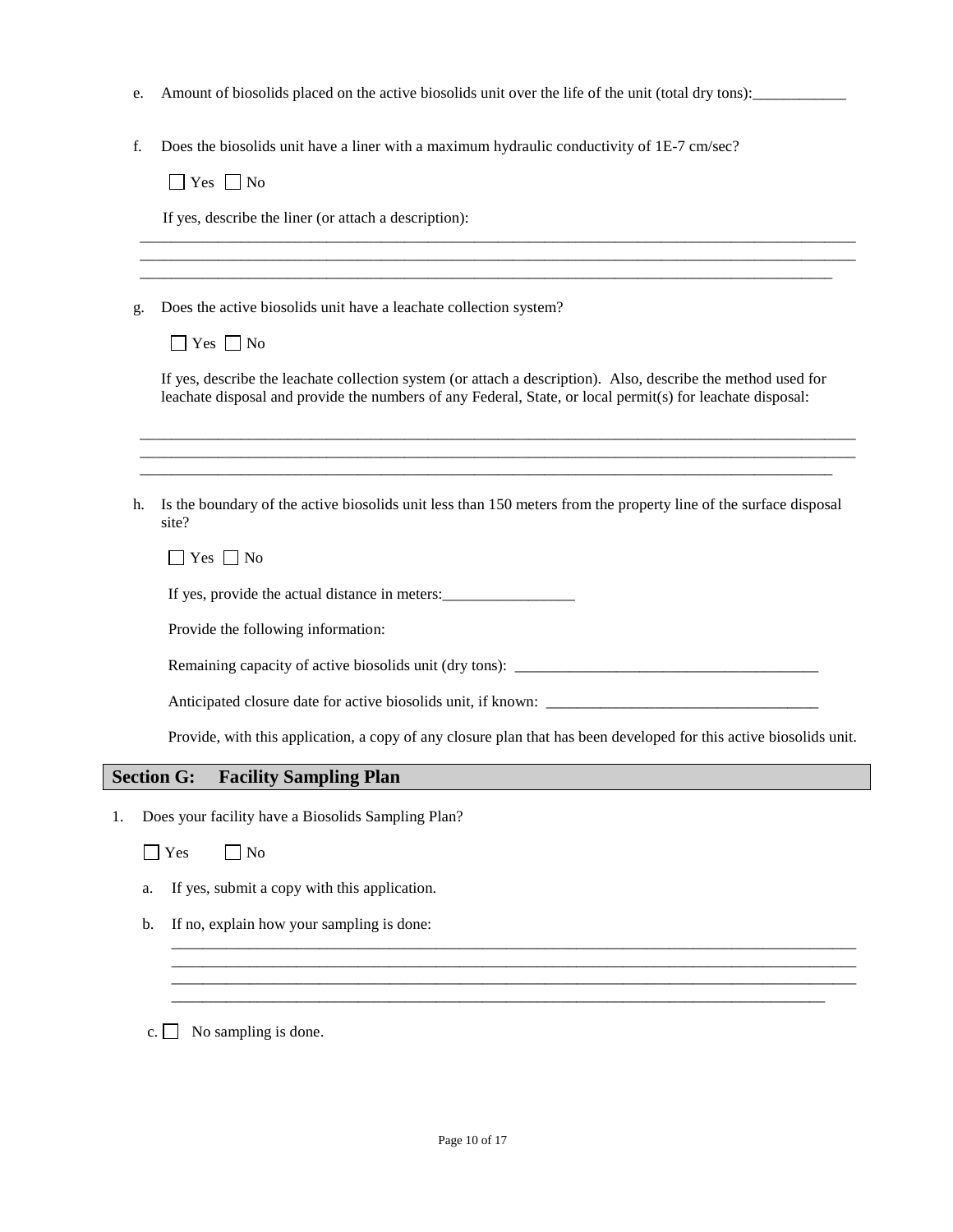## **Section H: Landfill Disposal of Biosolids**

1. Do you currently dispose or do you plan to dispose of any biosolids on other than an emergency basis?

 $\Box$  Yes  $\Box$  No

If yes,

Disposal is a temporary management option which will not exceed five years in length

Disposal is planned as a long-term management option

2. Approximate quantities to be disposed (in dry tons)

## **Section I: Attachment Checklist**

Please check boxes to indicate any attachments you are including with your permit application.

| <b>Section J:</b> | <b>Appendices</b>                                             |
|-------------------|---------------------------------------------------------------|
|                   |                                                               |
|                   | Temporary disposal plan                                       |
|                   | <b>Treatment Plant Schematic</b>                              |
|                   | $\Box$ Maps                                                   |
|                   | Data                                                          |
|                   | Facility Biosolids Sampling Plan                              |
|                   | Contingency Plan for EQ Biosolids<br>$\overline{\phantom{a}}$ |
|                   | General                                                       |
|                   | Site Specific                                                 |
|                   | Land Application Plan(s):                                     |

- 1. Contents of Site Specific Land Application Plans
- 2. Contents of General Land Application Plans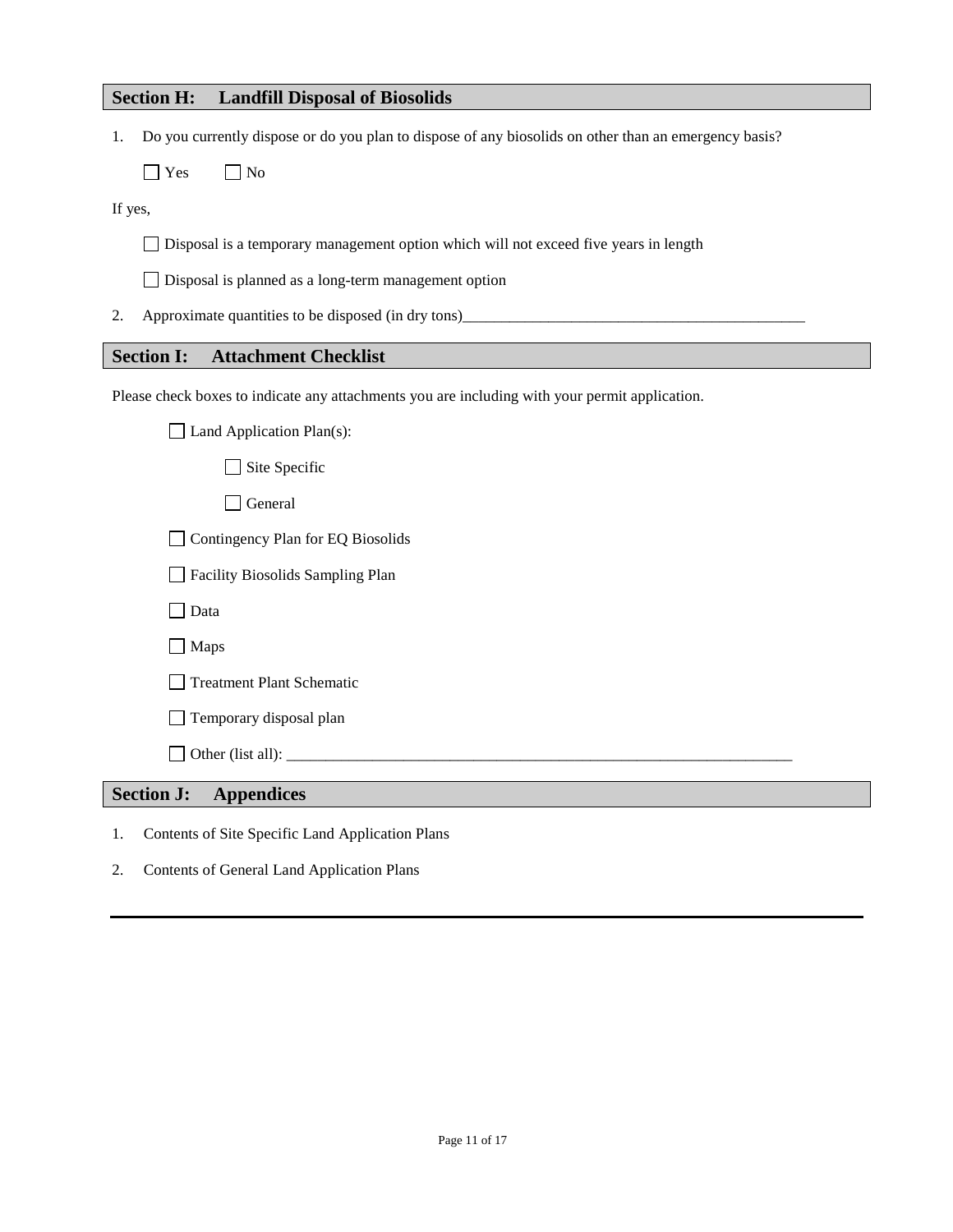## **Certification Statement**

"I certify under penalty of law that this document and all attachments were prepared under my direction or supervision in accordance with a system designed to assure that qualified personnel properly gather and evaluate the information submitted. Based on my inquiry of the person or persons who manage the system, or those persons directly responsible for gathering the information, the information submitted is, to the best of my knowledge and belief, true, accurate, and complete. I am aware that there are significant penalties for submitting false information, including the possibility of fine and imprisonment for knowing violations. In addition, I certify that I am aware of the terms and conditions of the Individual Permit for Biosolids Management and I agree to comply with those requirements."

| Signature_   | <b>Date</b>      |
|--------------|------------------|
| <b>Title</b> | Telephone number |

*Upon request of the permitting authority, you must submit any other information necessary to assess biosolids/septage use or disposal practices at your facility or identify appropriate permitting requirements.*

Submit form to: SD Department of Environment and Natural Resources 523 East Capitol Avenue Pierre, South Dakota 57501

> Attention: Kyle Doerr State Biosolids Coordinator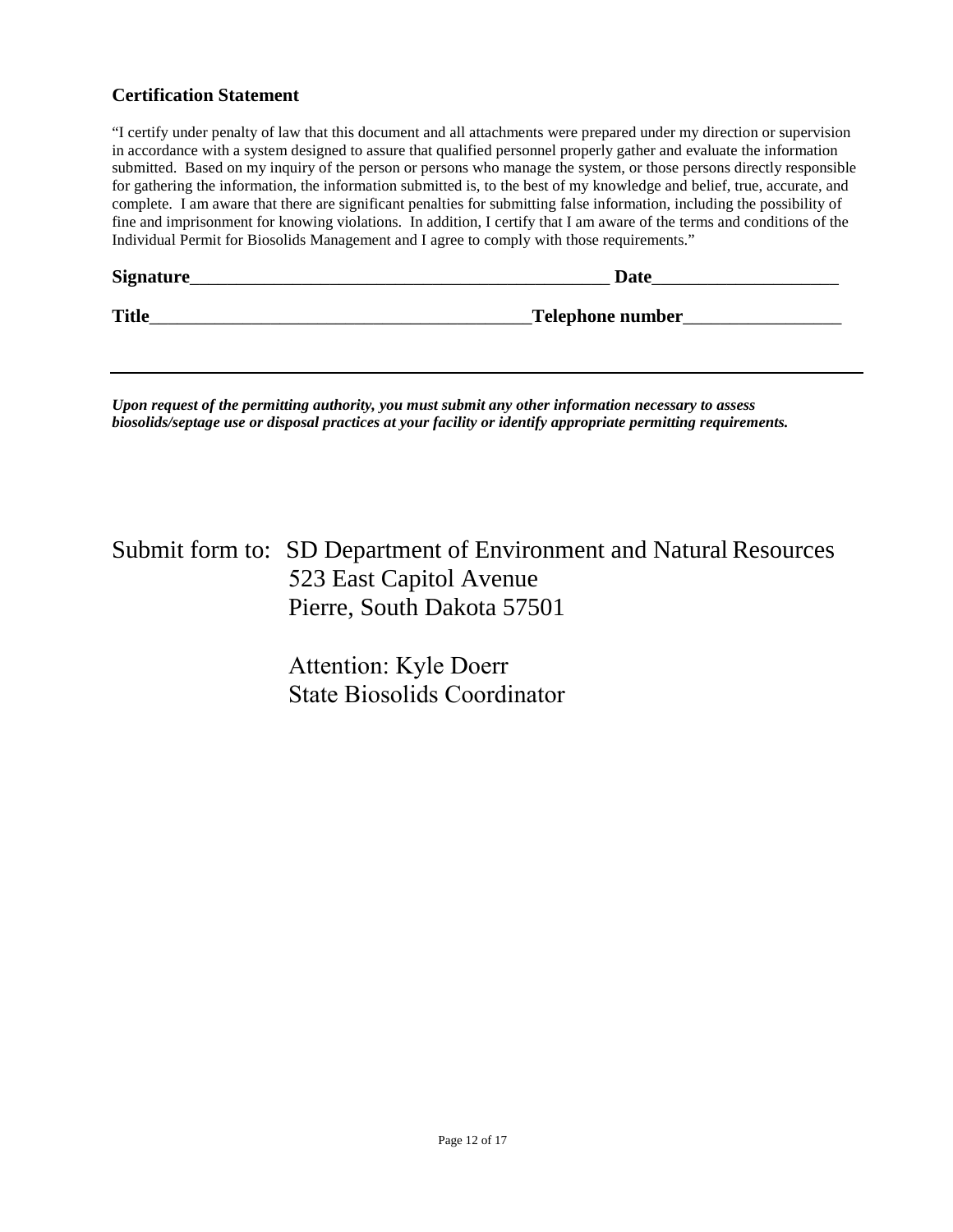# **Appendix 1**

## **Contents of Site Specific Land Application Plans**

A site specific land application plan is required for every site where non-exceptional quality biosolids are applied to the land.

Site specific land application plan(s) must provide information necessary to determine if a site is appropriate for land application of biosolids. Your site specific land application plan(s) must provide a description of how the site(s) will be managed and, at a minimum, the following information:

- 1) Whether or not it is known or can be determined that biosolids containing pollutants in excess of the values in Table 3 of Appendix 1 of this permit have ever been applied to the site, and if so:
	- The date(s) when the biosolids were applied (if known);
	- The amount of biosolids applied (if known);
	- The concentration of pollutants in the biosolids (if known);
	- The area(s) of the site to which biosolids were applied (if known);
- 2) A discussion of the types of crops grown or expected to be grown, their intended end use (e.g. pasture grass for a feed crop, corn as a food crop), and the current distribution of crops on the site;
- 3) An explanation of how agronomic rates will be determined during the life of the site along with any currently available calculations. Whenever agronomic rates are determined or conditions change (i.e. a change in crops or agronomic rates) an update of the agronomic rate calculations must be filed with the department;
- 4) Method(s) of application;
- 5) Seasonal and daily timing of biosolids applications;
- 6) Any available data from soils, surface water, or groundwater monitoring collected from the site within the last two years, and any proposed new monitoring or continuation of existing monitoring programs;
- 7) The name of the county where biosolids will be applied;
- 8) A description of how biosolids will be stored at the site and also addressing related off-site storage;
- 9) Site map(s) showing:
	- The means of access to the facility and location by street address if applicable; a copy of the assessor's plat map(s) with the application area(s) clearly shown or the latitude and longitude of the approximate center of each land application site (with section, township, and range), and other means of identifying the location as appropriate and available;
	- The number of acres in the site: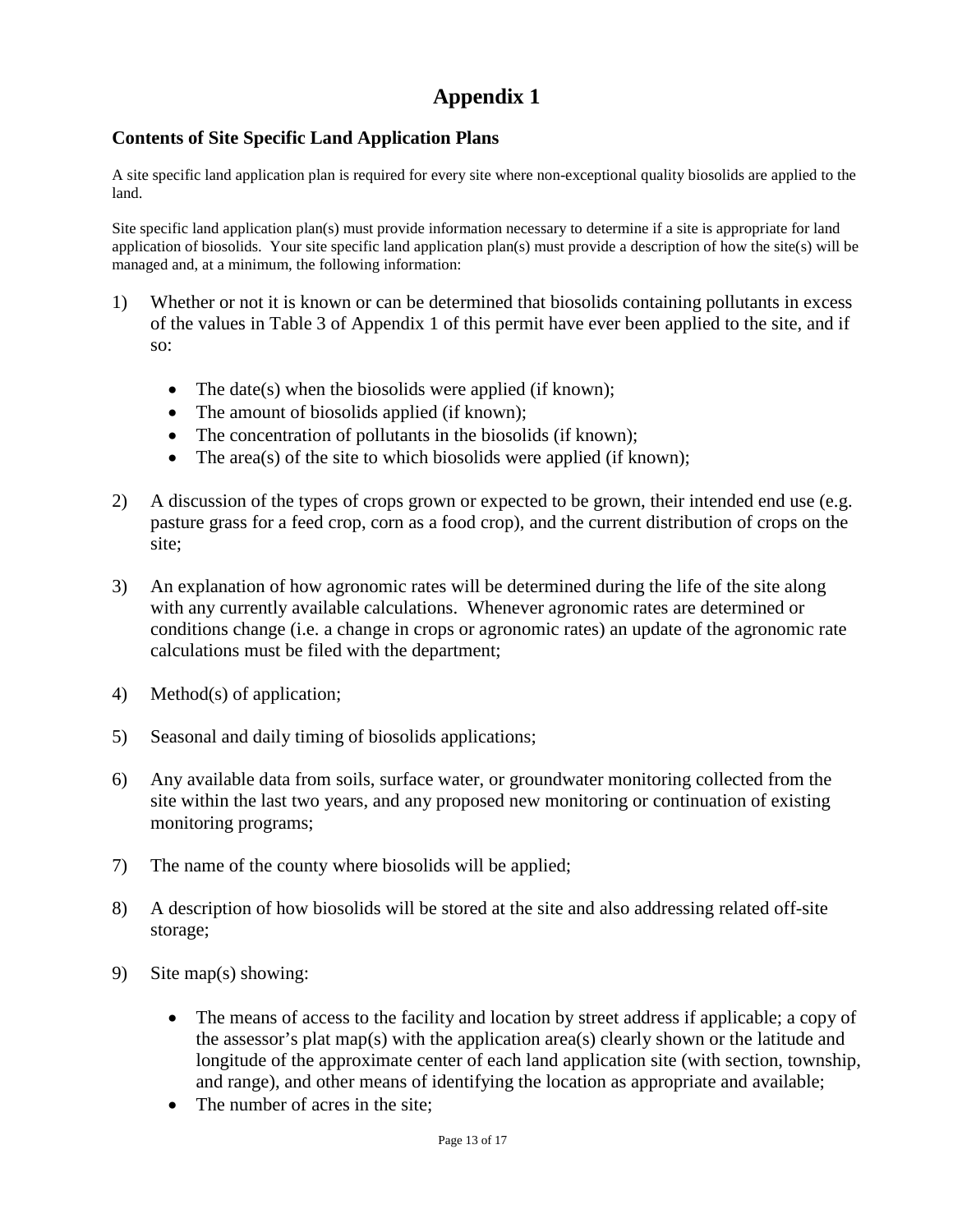- Location and extent of any wetlands on the site;
- A topographic relief of the application site and surrounding areas;
- Adjacent properties and uses and their zoning classification;
- Any seasonal surface water bodies located on the site or perennial surface water bodies within  $\frac{1}{4}$  mile of the city;
- The location of any wells within <sup>1</sup>/4 mile of the site that are listed in public records or otherwise known to you, whether for domestic, irrigation, or other purposes;
- The width of buffer zones to surface waters, property boundaries, and other features requiring buffers;
- The presence and extent of any threatened or endangered species or related critical habitat;
- Any portion of the site that falls within a wellhead protection area;
- The location and size of any areas which will be used to store biosolids.
- 10) If the seasonal groundwater is three feet or less below the surface, a management plan describing how you will protect groundwater. For example, your plan may limit applications to the time of year when groundwater is receding to less than three feet and growing vegetation will use the nitrogen in the biosolids.
- 11) A description of how access to the site will be restricted (i.e. signs posted around the site or other approved method of access restriction).
- 12) Written approval of the landowner when bulk biosolids which do not meet standards for exceptional quality biosolids will be applied to the land.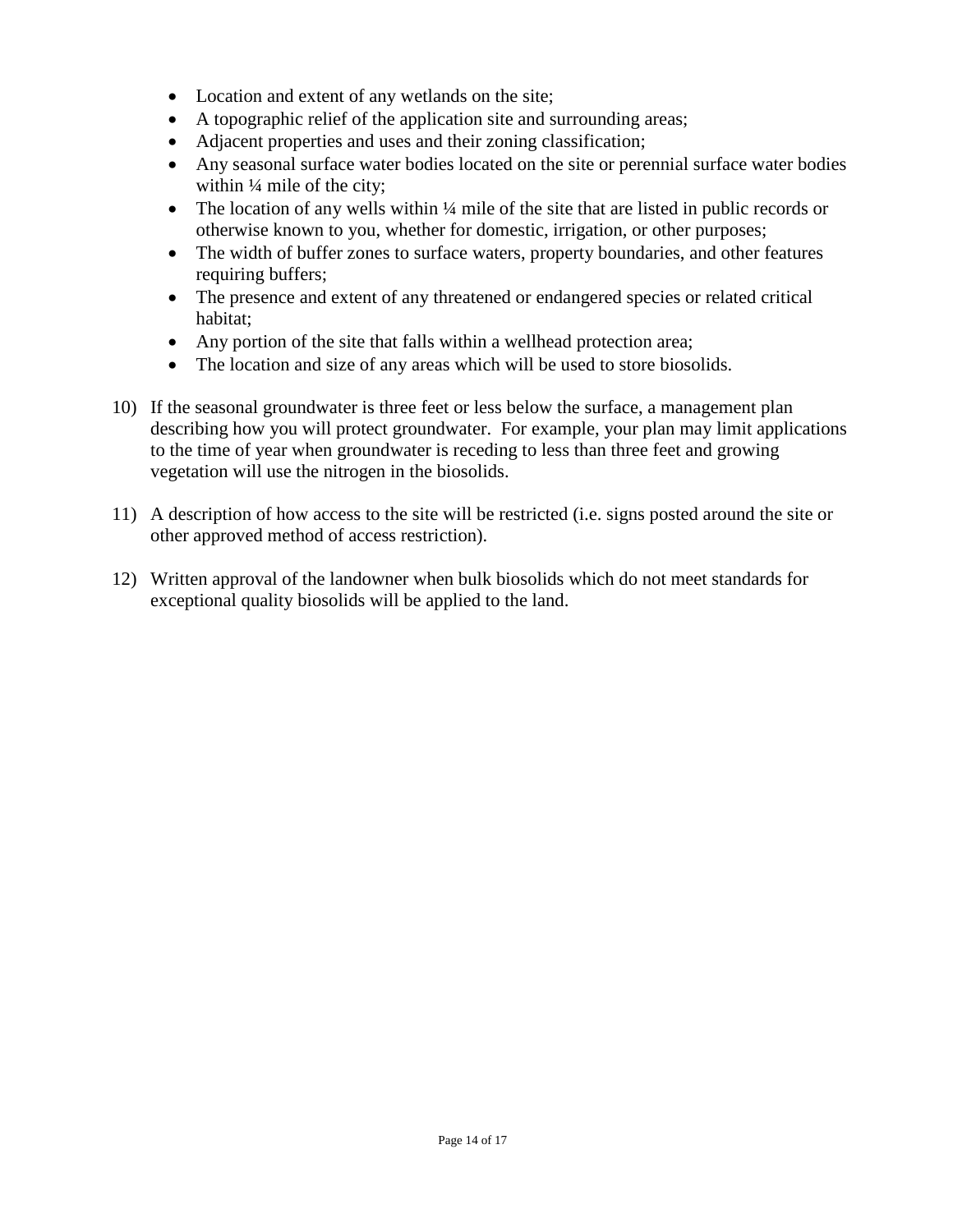# **Appendix 2**

## **Contents of General Land Application Plans**

A general land application plan is required when all biosolids sites are not identified in the permit application submitted for coverage under the South Dakota Surface Water Discharge Program Individual Permit for Biosolids Management.

- 1) Describe the geographical area covered by the plan, including the names of all counties where biosolids will be applied;
- 2) Identify site selection criteria;
- 3) Describe how sites will be managed;
- 4) Provide for advance notice to the department new or expanded land application sites. The advance notice must be at least 30 days, to allow time for the department to object prior to the biosolids applications.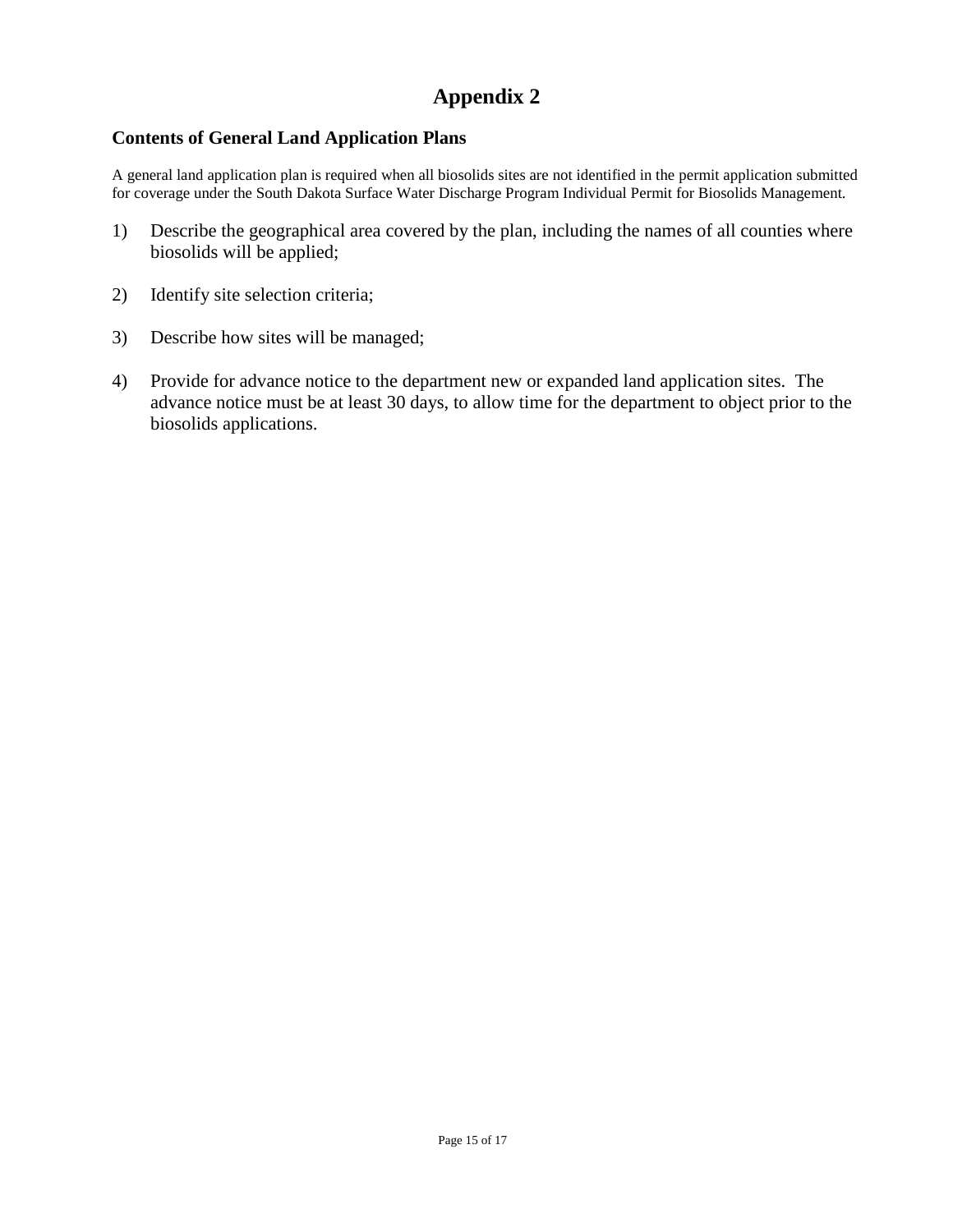## **STATE OF SOUTH DAKOTA**

## **BEFORE THE SECRETARY OF**

## **THE DEPARTMENT OF ENVIRONMENT AND NATURAL RESOURCES**

| IN THE MATTER OF THE  |                         |
|-----------------------|-------------------------|
| <b>APPLICATION OF</b> | <b>CERTIFICATION OF</b> |
|                       |                         |
| <b>STATE OF</b>       | <b>APPLICANT</b>        |
|                       |                         |
| <b>COUNTY OF</b>      |                         |

I, \_\_\_\_\_\_\_\_\_\_\_\_\_\_\_\_\_\_\_\_\_\_\_\_\_\_\_\_\_\_\_\_\_\_\_\_, the applicant in the above matter after being duly sworn upon oath hereby certify the following information in regard to this application:

I have read and understand South Dakota Codified Law Section 1-40-27 which provides:

*"The secretary may reject an application for any permit filed pursuant to Titles 34A or 45, including any application by any concentrated swine feeding operation for authorization to operate under a general permit, upon making a specific finding that:* 

*(1) The applicant is unsuited or unqualified to perform the obligations of a permit holder based upon a finding that the applicant, any officer, director, partner, or resident general manager of the facility for which application has been made:*

*(a) Has intentionally misrepresented a material fact in applying for a permit;*

*(b) Has been convicted of a felony or other crime involving moral turpitude;*

*(c) Has habitually and intentionally violated environmental laws of any state or the* 

*United States which have caused significant and material environmental damage; (d) Has had any permit revoked under the environmental laws of any state or the United States; or*

*(e) Has otherwise demonstrated through clear and convincing evidence of previous actions that the applicant lacks the necessary good character and competency to reliably carry out the obligations imposed by law upon the permit holder; or*

*(2) The application substantially duplicates an application by the same applicant denied within the past five years which denial has not been reversed by a court of competent jurisdiction. Nothing in this subdivision may be construed to prohibit an applicant from submitting a new application for a permit previously denied, if the new application represents a good faith attempt by the applicant to correct the deficiencies that served as the basis for the denial in the original application.*

*All applications filed pursuant to Titles 34A and 45 shall include a certification, sworn to under oath and signed by the applicant, that he is not disqualified by reason of this section from obtaining a permit. In the absence of evidence to the contrary, that certification shall constitute a prima facie showing of the suitability and qualification of the applicant. If at any point in the application review, recommendation or hearing process, the secretary finds the applicant has intentionally made any material misrepresentation of fact in regard to this certification,*